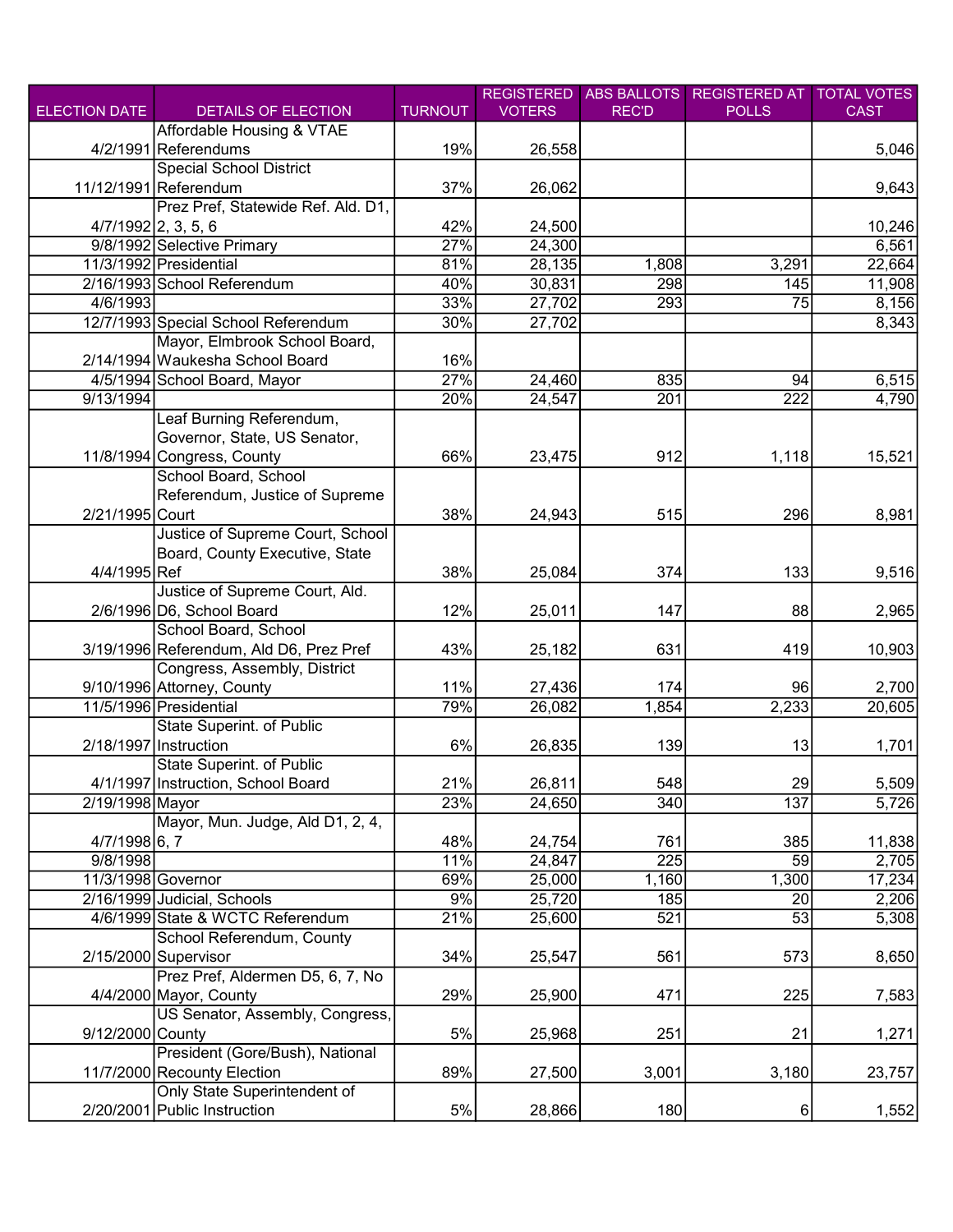| <b>ELECTION DATE</b> |                                                           |                | <b>REGISTERED</b> | <b>ABS BALLOTS</b> | <b>REGISTERED AT</b> | <b>TOTAL VOTES</b> |
|----------------------|-----------------------------------------------------------|----------------|-------------------|--------------------|----------------------|--------------------|
|                      | DETAILS OF ELECTION<br>State Super of Public Instruction, | <b>TURNOUT</b> | <b>VOTERS</b>     | <b>REC'D</b>       | <b>POLLS</b>         | <b>CAST</b>        |
|                      |                                                           |                |                   |                    |                      |                    |
| 4/3/2001 Judge       | School Board, State Referendum,                           | 15%            |                   | 318                | 30                   |                    |
|                      | Special Election, State Senator                           |                | 25,668            |                    |                      | 4,172              |
| 6/12/2001 33rd Dist  |                                                           | 21%            |                   | 389                | 94                   |                    |
|                      | Special Election, State Senator                           |                | 25,668            |                    |                      | 5,355              |
| 7/10/2001 33rd Dist  |                                                           | 18%            | 25,728            | 756                | 35                   | 4,739              |
|                      | Mayor, Elmbrook At Large,                                 |                |                   |                    |                      |                    |
|                      | 2/19/2002 County Supervisor D12                           | 25%            | 25,310            | 432                | 150                  | 6,343              |
|                      | Mayor (new), Elmbrook,                                    |                |                   |                    |                      |                    |
|                      | 4/2/2002 Aldermen, County Supervisor                      | 40%            | 25,386            | 1,620              | 187                  | 10,110             |
|                      | Primary Governor, Senate,                                 |                |                   |                    |                      |                    |
|                      | 9/10/2002 Assembly, County                                | 30%            | 25,444            | 495                | 228                  | 7,521              |
|                      | Governor (Doyle-McCallum),                                |                |                   |                    |                      |                    |
|                      | Senator, Assembly, Attorney                               |                |                   |                    |                      |                    |
| 11/5/2002 General    |                                                           | 68%            | 25,619            | 1,485              | 1,022                | 17,277             |
|                      | Justice of Supreme Court, School                          |                |                   |                    |                      |                    |
|                      | $2/18/2003$ Board seat                                    | 10%            | 26,031            | 239                | 16                   | 2,589              |
|                      | Justice of Supreme Court,                                 |                |                   |                    |                      |                    |
|                      | Circuite Court Judges, Ald D2,                            |                |                   |                    |                      |                    |
|                      | Referendum, School Bd, County                             |                |                   |                    |                      |                    |
| 4/1/2003 Exec        |                                                           | 22%            | 26,030            | 372                | 80                   | 5,706              |
|                      | Prez Pref, Ald Dist 7, Elmbrook                           |                |                   |                    |                      |                    |
|                      | 2/17/2004 School Board                                    | 25%            | 25,711            | 531                | 402                  | 6,597              |
|                      | Aldermen, Burning Ref, School                             |                |                   |                    |                      |                    |
|                      | 4/6/2004 Bd, Muni Judge, Appl Judge                       | 38%            | 25,950            | 578                | 354                  | 9,739              |
|                      | 9/14/2004 Congressional, Senate, County                   | 29%            | 26,747            | 653                | 209                  | 7,722              |
|                      | Prez, US Senator, Assembly,                               |                |                   |                    |                      |                    |
|                      | 11/2/2004 Congressman                                     | 90%            | 28,392            | 6,120              | 2,176                | 25,458             |
|                      | <b>State Superint of Public</b>                           |                |                   |                    |                      |                    |
|                      | 2/15/2005 Instruction, D4 Alderman                        | 6%             | 26,471            | 250                | 4                    | 1,534              |
|                      |                                                           |                |                   |                    |                      |                    |
|                      | <b>State Superint of Public</b>                           |                |                   |                    |                      |                    |
|                      | Instruction, D4 Alderman, School                          |                |                   |                    |                      |                    |
|                      | 4/5/2005 Bd, State/County Referendum                      | 21%            | 25,751            | 510                |                      | 5,396              |
|                      | Special Election, Wauk Cnty                               |                |                   |                    |                      |                    |
| 10/18/2005 Executive |                                                           | 26%            | 25,767            | 431                | 105                  | 6,683              |
|                      | 2/21/2006 Mayor, Ald D6                                   | 16%            | 25,779            | 409                | 49                   | 4,026              |
|                      | Mayor, Ald 1-7, Judges, School                            |                |                   |                    |                      |                    |
|                      | 4/4/2006 Dist (no opponent)                               | 38%            | 25,810            | 727                | 230                  | 9,892              |
|                      |                                                           |                |                   |                    |                      |                    |
|                      | Governor, Sec of State, US Sen,                           |                |                   |                    |                      |                    |
|                      | Rep in Congress, State Senator,                           |                |                   |                    |                      |                    |
|                      | 9/12/2006 Assembly, Atty Gen, Dist Atty                   | 28%            | 25,899            | 560                |                      | 7,183              |
|                      | Governor, Marriage Ref, Death                             |                |                   |                    |                      |                    |
|                      | 11/7/2006 Penalty Ref, & see above                        | 78%            | 25,984            | 2,265              | 1,552                | 20,393             |
|                      | 2/20/2007 Justice of the Supreme Court                    | 8%             | 26,657            | 291                | 6                    | 2,061              |
|                      | Elmbrook Ref (2 questions),                               |                |                   |                    |                      |                    |
|                      | Justice of the Supreme Ct, School                         |                |                   |                    |                      |                    |
|                      | 4/3/2007 Board, Circuit Ct Judges                         | 56%            | 26,754            | 1,425              | 359                  | 15,096             |
|                      | 2/19/2008 Prez Pref, Ald D 1 & 2                          | 52%            | 26,972            | 1,096              | 1,028                | 14,062             |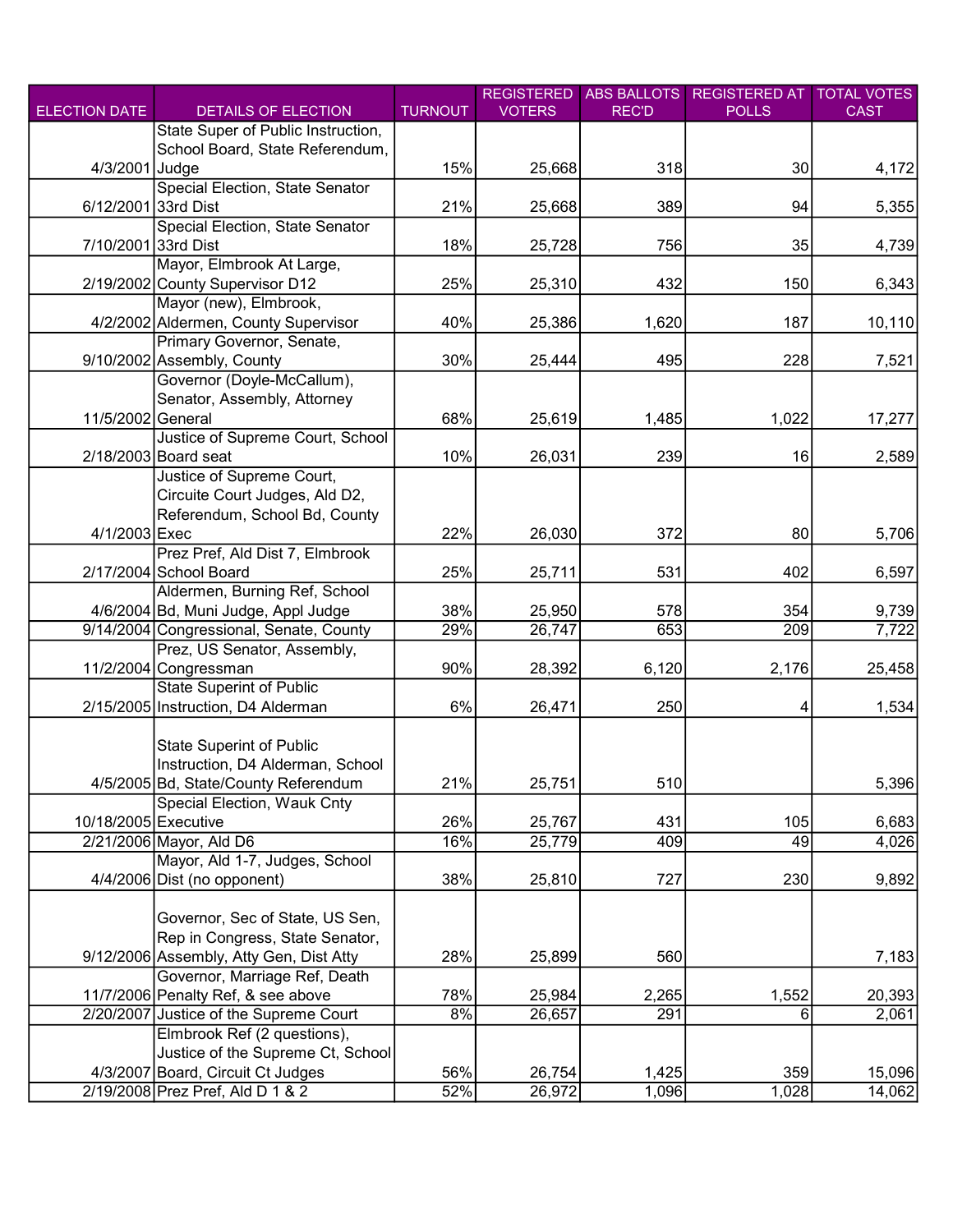|                      |                                            |                | <b>REGISTERED</b> | <b>ABS BALLOTS</b> | <b>REGISTERED AT</b> | <b>TOTAL VOTES</b> |
|----------------------|--------------------------------------------|----------------|-------------------|--------------------|----------------------|--------------------|
| <b>ELECTION DATE</b> | DETAILS OF ELECTION                        | <b>TURNOUT</b> | <b>VOTERS</b>     | <b>REC'D</b>       | <b>POLLS</b>         | <b>CAST</b>        |
|                      |                                            |                |                   | 969 (2 abs         |                      |                    |
|                      | Justice of the Supreme Ct, 7 Ald           |                |                   | ballots were       |                      |                    |
|                      | Dists, Elmbrook Ref, County                |                |                   | found after        |                      |                    |
|                      | Supervisors, School Bd, Circuit Ct         |                |                   | the elec) $=$      |                      |                    |
|                      | 4/1/2008 Judges, Municipal Judge           | 44%            | 27,474 971        |                    | 197                  | 12,142             |
|                      | Republication Congress, and Reg            |                |                   |                    |                      |                    |
|                      | 9/9/2008 of Deeds offices only             | 17%            | 27,567            | 464                | 74                   | 4,685              |
|                      | Prez (Obama & McCain),                     |                |                   |                    |                      |                    |
|                      | 11/4/2008 Congress, Assembly, County       | 89%            | 28,223            | 8820 +             | 1,654                | 25,196             |
|                      | <b>State Superint of Public Inst,</b>      |                |                   |                    |                      |                    |
|                      | 2/17/2009 Elmbrook School Bd               | 9%             | 28,842            | 275                | 11                   | 2,698              |
|                      | State Superint of Public Inst,             |                |                   |                    |                      |                    |
|                      | Elmbrook & Wauk School Bd,                 |                |                   |                    |                      |                    |
|                      | Circuit Ct Judges, Justice of              |                |                   |                    |                      |                    |
|                      | 4/7/2009 Supreme Ct                        | 21%            | 28,792            | 507                | 51                   | 6,139              |
|                      | 2/16/2010 Mayor, School Bd At-Large        | 20%            | 26,630            | 583                | $\overline{98}$      | 5,221              |
|                      |                                            |                |                   |                    |                      |                    |
|                      | Mayor (Speaker v. Ponto),                  |                |                   |                    |                      |                    |
|                      | Elmbrook Sch Bd, Aldermen,                 |                |                   |                    |                      |                    |
|                      | 4/6/2010 County Supervisor, Judges         | 33%            | 26,691            | 1,377              | 174                  | 8,808              |
|                      | Gov (Walker vs. Barrett), Lt Gov,          |                |                   |                    |                      |                    |
|                      | US Senator, State Senator,                 |                |                   |                    |                      |                    |
|                      | 9/14/2010 Sheriff, Assembly                | 40%            | 26,663            | 1,033              | 471                  | 10,556             |
|                      | Gov (Walker vs. Barrett), Lt Gov,          |                |                   |                    |                      |                    |
|                      | US Senator (Feingold vs.                   |                |                   |                    |                      |                    |
|                      | Johnson), State Senator, Sheriff,          |                |                   |                    |                      |                    |
|                      | Assembly, Referendum                       |                |                   |                    |                      |                    |
|                      | 11/2/2010 Transportation \$                | 79%            | 26,903            | 4,042              | 1,257                | 21,197             |
| 2/15/2011            | Justice of the Supreme Court               | 17%            | 27,363            | 525                | 28                   | 4,652              |
|                      | Justice of the Supreme Court               |                |                   |                    |                      |                    |
|                      | (Prosser v. Kloppenburg), Circuit          |                |                   |                    |                      |                    |
|                      | Court, Elmbrk & Wauk Sch Bd.,              |                |                   |                    |                      |                    |
|                      | Dist 4 Ald, Note: Waukesha                 |                |                   |                    |                      |                    |
|                      | <b>County Clerk didn't report</b>          |                |                   |                    |                      |                    |
|                      | <b>Brkfld's election results.</b>          |                |                   |                    |                      |                    |
|                      | Resulted in a State recount for            |                |                   |                    |                      |                    |
|                      | the Justice of the Supreme                 |                |                   |                    |                      |                    |
| 4/5/2011             | Court race.                                | 53%            | 27,363            | 1,481              | 296                  | 14,396             |
|                      |                                            |                |                   |                    |                      |                    |
|                      | 4/3/2012 Prez. Pref, Elmb SB, Ald. 1, 4, 7 | 43%            | 26,737            | 943                | 478                  | 11,430             |
|                      | Recall Primary mainly for                  |                |                   |                    |                      |                    |
|                      | Democrats, Walker vs Barrett vs.           |                |                   |                    |                      |                    |
| 5/8/2012 Falk        |                                            | 47%            | 27,021            | 1,007              | 351                  | 12,637             |
|                      | Recall General - Walker vs                 |                |                   |                    |                      |                    |
|                      | 6/5/2012 Barrett, Lt. Gov                  | 85%            | 27,358            | 4,920              | 1,770                | 23,159             |
|                      | US Senator (Rep), Repres. in               |                |                   |                    |                      |                    |
|                      | Congress, Assembly, County                 |                |                   |                    |                      |                    |
| 8/14/2012 seats      |                                            | 35%            | 28,495            | 1,141              | 119                  | 10,041             |
|                      | Prez. Obama v. Romney, US                  |                |                   |                    |                      |                    |
|                      | 11/6/2012 Senator Thompson v. Baldwin      | 89%            | 28,921            | 9,305              | 1,336                | 25,814             |
|                      | State Justice of Supreme Court             |                |                   |                    |                      |                    |
| 2/19/2013 (only)     |                                            | 17%            | 29,556            | 679                | 31                   | 5,117              |
|                      |                                            |                |                   |                    |                      |                    |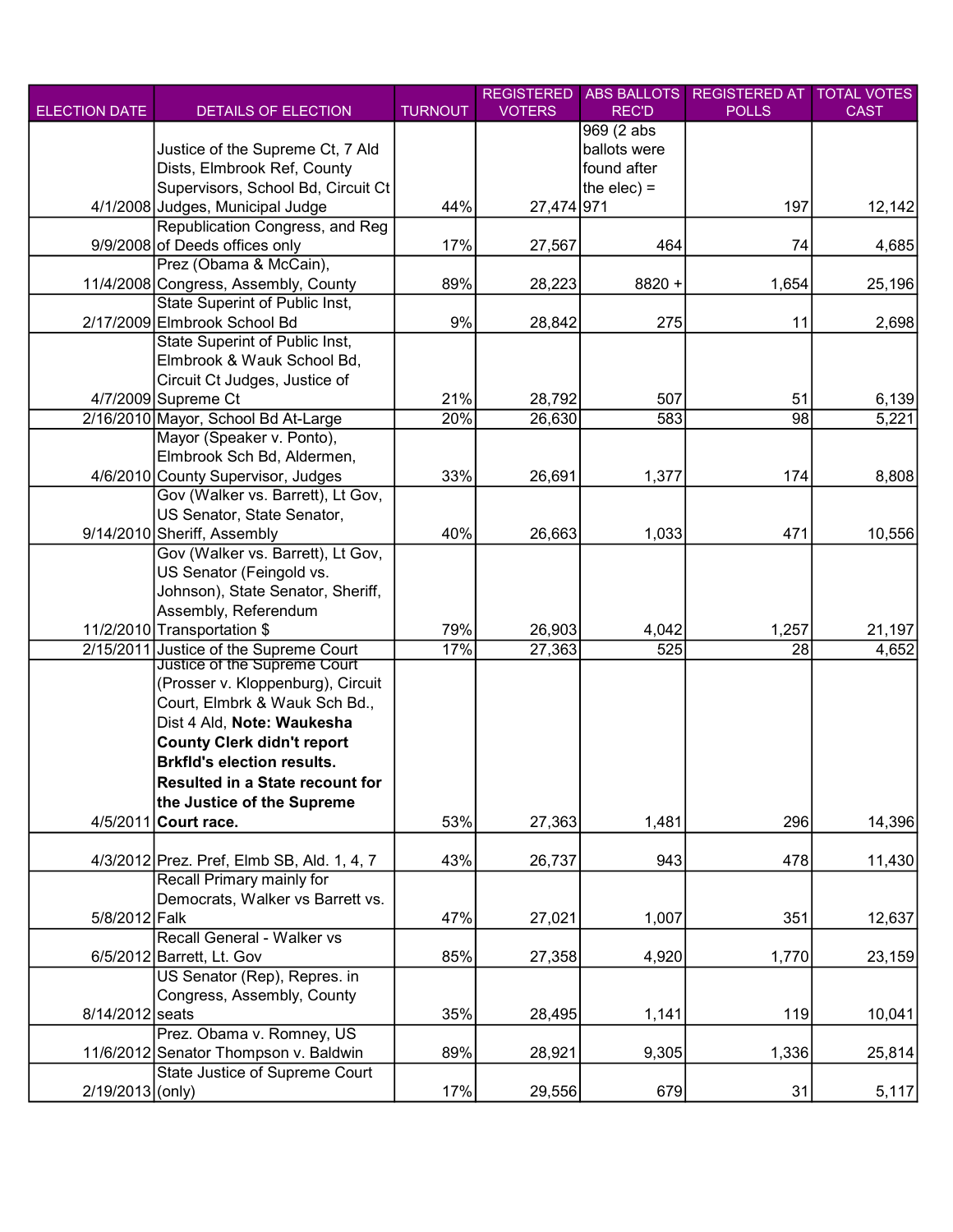|                      |                                          |                | <b>REGISTERED</b> | <b>ABS BALLOTS</b> | <b>REGISTERED AT</b> | <b>TOTAL VOTES</b> |
|----------------------|------------------------------------------|----------------|-------------------|--------------------|----------------------|--------------------|
| <b>ELECTION DATE</b> | DETAILS OF ELECTION                      | <b>TURNOUT</b> | <b>VOTERS</b>     | <b>REC'D</b>       | <b>POLLS</b>         | <b>CAST</b>        |
|                      | Superint of Public Instruction,          |                |                   |                    |                      |                    |
|                      | Justice of the Supreme Court,            |                |                   |                    |                      |                    |
|                      | (School Board, Appeals & Circuit         |                |                   |                    |                      |                    |
|                      | 4/2/2013 Judges-uncontested)             | 29%            | 29,373            | 1,458              | 51                   | 8,481              |
|                      | Mayor (Ponto v. Speaker), School         |                |                   |                    |                      |                    |
|                      | Board (write in candidate                |                |                   |                    |                      |                    |
|                      | Kratoska), County Supervisor,            |                |                   |                    |                      |                    |
|                      | Aldermen contests in D1 & 7,             |                |                   |                    |                      | 7164+12 late       |
| 4/1/2014 Judges      |                                          | 26%            | 27,438            | 792                |                      | $203$ abs = 7176   |
|                      | Gov (Walker-Rep. & Burke -               |                |                   |                    |                      |                    |
|                      | Dem. & Hulsey-Dem., Attorney             |                |                   |                    |                      |                    |
|                      | 8/12/2014 General, Sheriff               | 20%            | 27,459            | 623                | 140                  | 5,515              |
|                      | Gov (Walker v. Burke), Attorney          |                |                   |                    |                      |                    |
| 11/4/2014 General    |                                          | 79%            | 27,554            | 6,123              | 1,480                | 21,814             |
|                      | 2/17/2015 County Executive (only)        | 6%             | 28,092            | 323                | 5                    | 1,758              |
|                      | Judges Bradley v Daley, County           |                |                   |                    |                      |                    |
|                      | Executive, State Referendum,             |                |                   |                    |                      |                    |
|                      | 4/7/2015 Circuit Ct Judges               | 26%            | 28,015            | 994                | 62                   | 7,297              |
|                      | Justice of the Supreme Court             |                |                   |                    |                      |                    |
| 2/16/2016 (only)     |                                          | 20%            | 27,331            | 689                | 132                  | 5,435              |
|                      | Prez Pref., Justice of the               |                |                   |                    |                      |                    |
|                      | 4/5/2016 Supreme Court, Alder races,     | 69%            | 27,510            | 3,618              | 1,332                | 18,868             |
|                      | County Clerk (Rep), US Senator           |                |                   |                    |                      |                    |
| 8/9/2016 (Dem)       |                                          | 15%            | 27,993            | 698                | 74                   | 4,286              |
|                      | Prez. Trump v. Clinton (State            |                |                   |                    |                      |                    |
|                      | 11/8/2016 <b>Recount</b> )               | 88%            | 28,861            | 9,712              | 1,517                | 25,100             |
|                      |                                          |                |                   |                    |                      |                    |
|                      | State Super of Public Instruction,       |                |                   |                    |                      |                    |
|                      | 2/21/2017 Elmbrook School Board (1 seat) | 12%            | 29,417            | 343                | 16                   | 3,655              |
|                      |                                          |                |                   |                    |                      |                    |
|                      | State Superintendent of Public           |                |                   |                    |                      |                    |
|                      | 4/4/2017 Instruction, Elmbrook School Bd | 17%            | 29,342            | 533                | 23                   | 5,027              |
|                      | Justice of the Supreme Court             |                |                   |                    |                      |                    |
| 2/20/2018 (only)     |                                          | 26%            | 25,234            | 717                | 207                  | 6,544              |
|                      | Justice of the Supreme Court,            |                |                   |                    |                      |                    |
|                      | Aldermen 1, 3, 6, 7, County              |                |                   |                    |                      |                    |
|                      | Supervisor (1 district), State           |                |                   |                    |                      |                    |
|                      | 4/3/2018 Referendum                      | 39%            | 25,465            | 1,591              | 209-ish              | 10,036             |
|                      | Governor (Rep & Dem), US                 |                |                   |                    |                      |                    |
|                      | 8/14/2018 Senator, State Senator         | 42%            | 26,034            | 1,380              | 309                  | 10,978             |
|                      | Governor Walker v. Evers; U.S.           |                |                   |                    |                      |                    |
|                      | Senate Vukmir v. Baldwin; Sheriff        |                |                   |                    |                      |                    |
|                      | 11/6/2018 Schimmel v. Kaul;              | 87%            | 27,009            |                    |                      |                    |
|                      |                                          |                |                   | 7,498              | 1,444                | 23,607             |
|                      | Justice of the Supreme Court             |                |                   |                    |                      |                    |
|                      | Hagendorn v. Neubauer (nothing           |                |                   |                    |                      |                    |
|                      | else contested) Recount was              |                |                   |                    |                      |                    |
|                      | possible but withdrawn by                |                |                   |                    |                      |                    |
|                      | 4/2/2019 Neubauer                        | 45%            | 27,754            | 1,972              | 194                  | 12,394             |
|                      | Justice of the Supreme Court,            |                |                   |                    |                      |                    |
|                      | Elmbrook Sch Bd, 3rd Dist.               |                |                   |                    |                      |                    |
|                      | 2/18/2020 Alderman                       | 28%            | 27,072            | 935                | 151                  | 7,538              |